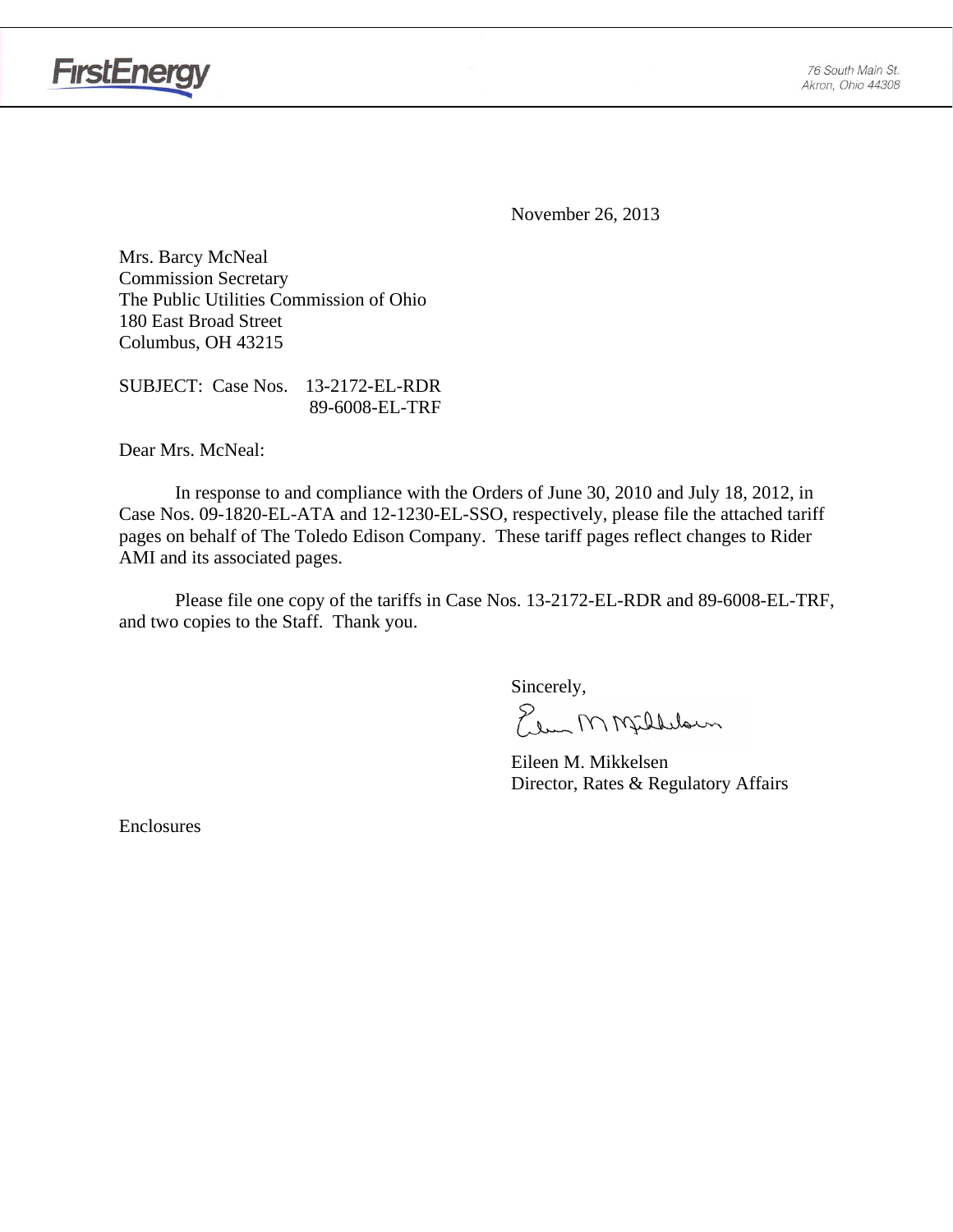### **TABLE OF CONTENTS**

The following rates, rules and regulations for electric service are applicable throughout the Company's service territory except as noted.

|                                                      | <b>Sheet</b> | <b>Effective</b><br><u>Date</u> |
|------------------------------------------------------|--------------|---------------------------------|
| <b>TABLE OF CONTENTS</b>                             | 1            | $01 - 01 - 14$                  |
| <b>DEFINITION OF TERRITORY</b>                       | 3            | 01-23-09                        |
| <b>ELECTRIC SERVICE REGULATIONS</b>                  | 4            | $12 - 04 - 09$                  |
| <b>ELECTRIC SERVICE SCHEDULES</b>                    |              |                                 |
| Residential Service (Rate "RS")                      | 10           | $01 - 23 - 09$                  |
| General Service - Secondary (Rate "GS")              | 20           | 01-23-09                        |
| General Service - Primary (Rate "GP")                | 21           | 01-23-09                        |
| General Service - Subtransmission (Rate "GSU")       | 22           | 01-23-09                        |
| General Service - Transmission (Rate "GT")           | 23           | 01-23-09                        |
| <b>Street Lighting Provisions</b>                    | 30           | 01-23-09                        |
| Street Lighting (Rate "STL")                         | 31           | 06-01-09                        |
| Traffic Lighting (Rate "TRF")                        | 32           | 01-23-09                        |
| Private Outdoor Lighting (Rate "POL")                | 33           | 06-01-09                        |
| <b>MISCELLANEOUS CHARGES</b>                         | 75           | 07-05-12                        |
| <b>OTHER SERVICE</b>                                 |              |                                 |
| <b>Partial Service</b>                               | 52           | $01 - 01 - 06$                  |
| Residential Renewable Energy Credit Purchase Program | 60           | 10-01-09                        |
| <b>Cogeneration and Small Power Producer</b>         | 70           | $01 - 01 - 03$                  |
| <b>Interconnection Tariff</b>                        | 76           | $01 - 01 - 09$                  |
| <b>PIPP Customer Discount</b>                        | 80           | 06-01-11                        |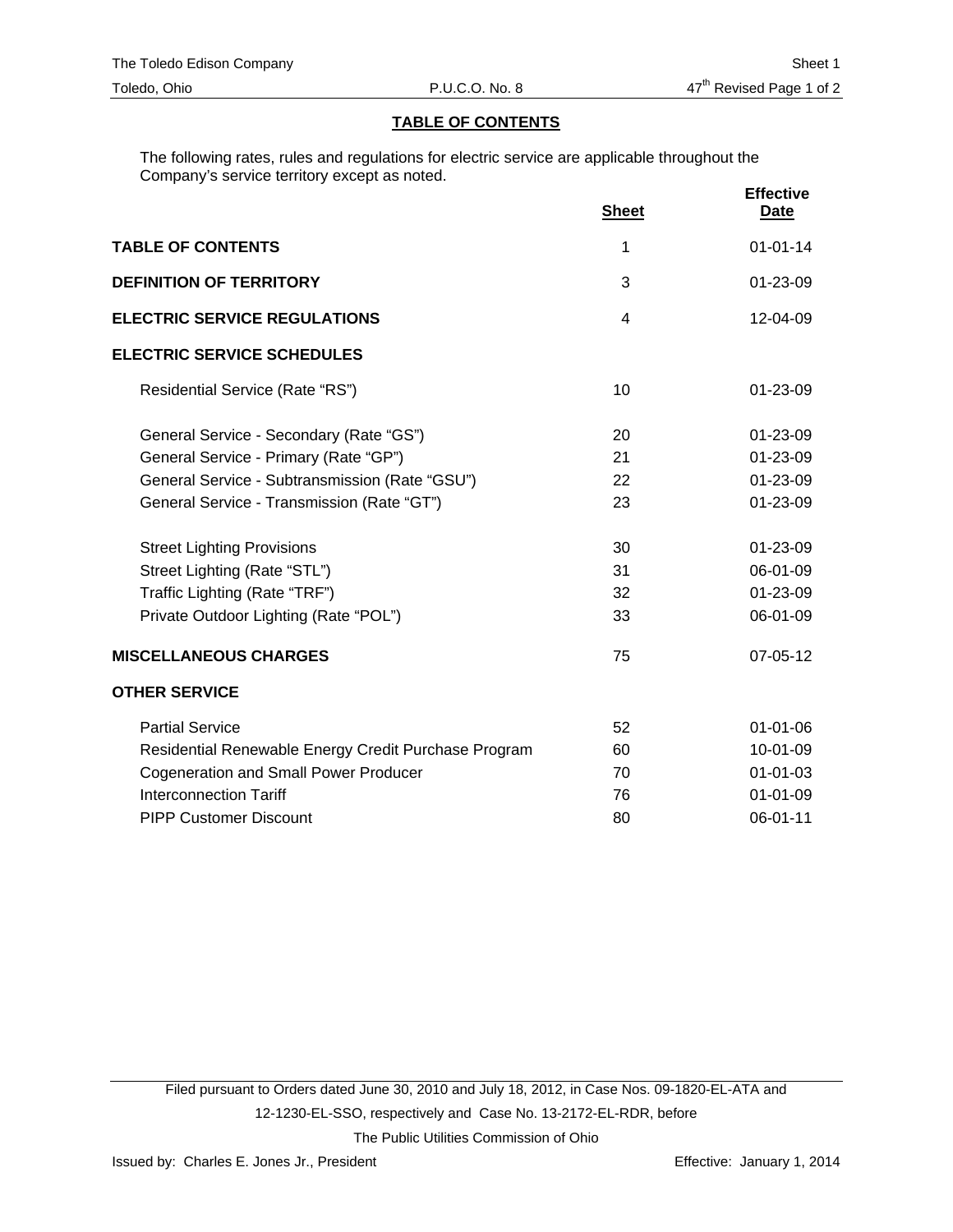## **TABLE OF CONTENTS**

| <b>RIDERS</b>                                          | <b>Sheet</b> | <b>Effective</b><br>Date |
|--------------------------------------------------------|--------------|--------------------------|
| Summary                                                | 80           | 06-21-13                 |
| <b>Residential Distribution Credit</b>                 | 81           | $05 - 21 - 10$           |
| <b>Transmission and Ancillary Services</b>             | 83           | 09-10-10                 |
| <b>Alternative Energy Resource</b>                     | 84           | $10 - 01 - 13$           |
| <b>School Distribution Credit</b>                      | 85           | 06-01-09                 |
| <b>Business Distribution Credit</b>                    | 86           | 01-23-09                 |
| <b>Hospital Net Energy Metering</b>                    | 87           | 10-27-09                 |
| Economic Development (4a)                              | 88           | 01-23-09                 |
| <b>Universal Service</b>                               | 90           | 12-13-12                 |
| State kWh Tax                                          | 92           | 01-23-09                 |
| <b>Net Energy Metering</b>                             | 93           | 10-27-09                 |
| Delta Revenue Recovery                                 | 96           | $10 - 01 - 13$           |
| Demand Side Management                                 | 97           | 07-01-13                 |
| Reasonable Arrangement                                 | 98           | 06-01-09                 |
| <b>Distribution Uncollectible</b>                      | 99           | $10 - 01 - 13$           |
| Economic Load Response Program                         | 101          | 06-01-11                 |
| Optional Load Response Program                         | 102          | 06-01-11                 |
| <b>Generation Cost Reconciliation</b>                  | 103          | $10 - 01 - 13$           |
| Fuel                                                   | 105          | 12-14-09                 |
| Advanced Metering Infrastructure / Modern Grid         | 106          | $01 - 01 - 14$           |
| Line Extension Cost Recovery                           | 107          | $10 - 01 - 13$           |
| <b>Delivery Service Improvement</b>                    | 108          | $01 - 01 - 12$           |
| <b>PIPP Uncollectible</b>                              | 109          | $10 - 01 - 13$           |
| Non-Distribution Uncollectible                         | 110          | $10 - 01 - 13$           |
| <b>Experimental Real Time Pricing</b>                  | 111          | 06-01-13                 |
| <b>Experimental Critical Peak Pricing</b>              | 113          | 06-01-13                 |
| <b>Generation Service</b>                              | 114          | 06-01-13                 |
| Demand Side Management and Energy Efficiency           | 115          | 07-01-13                 |
| <b>Economic Development</b>                            | 116          | $10 - 01 - 13$           |
| <b>Deferred Generation Cost Recovery</b>               | 117          | 06-01-09                 |
| Deferred Fuel Cost Recovery                            | 118          | 06-21-13                 |
| Non-Market-Based Services                              | 119          | 06-01-13                 |
| <b>Residential Deferred Distribution Cost Recovery</b> | 120          | $01 - 01 - 12$           |
| Non-Residential Deferred Distribution Cost Recovery    | 121          | $01 - 01 - 12$           |
| <b>Residential Electric Heating Recovery</b>           | 122          | 07-01-13                 |
| <b>Residential Generation Credit</b>                   | 123          | $10-31-13$               |
| Delivery Capital Recovery                              | 124          | $10 - 01 - 13$           |
| Phase-In Recovery                                      | 125          | 06-21-13                 |

Filed pursuant to Orders dated June 30, 2010 and July 18, 2012, in Case Nos. 09-1820-EL-ATA and 12-1230-EL-SSO, respectively and Case No. 13-2172-EL-RDR, before The Public Utilities Commission of Ohio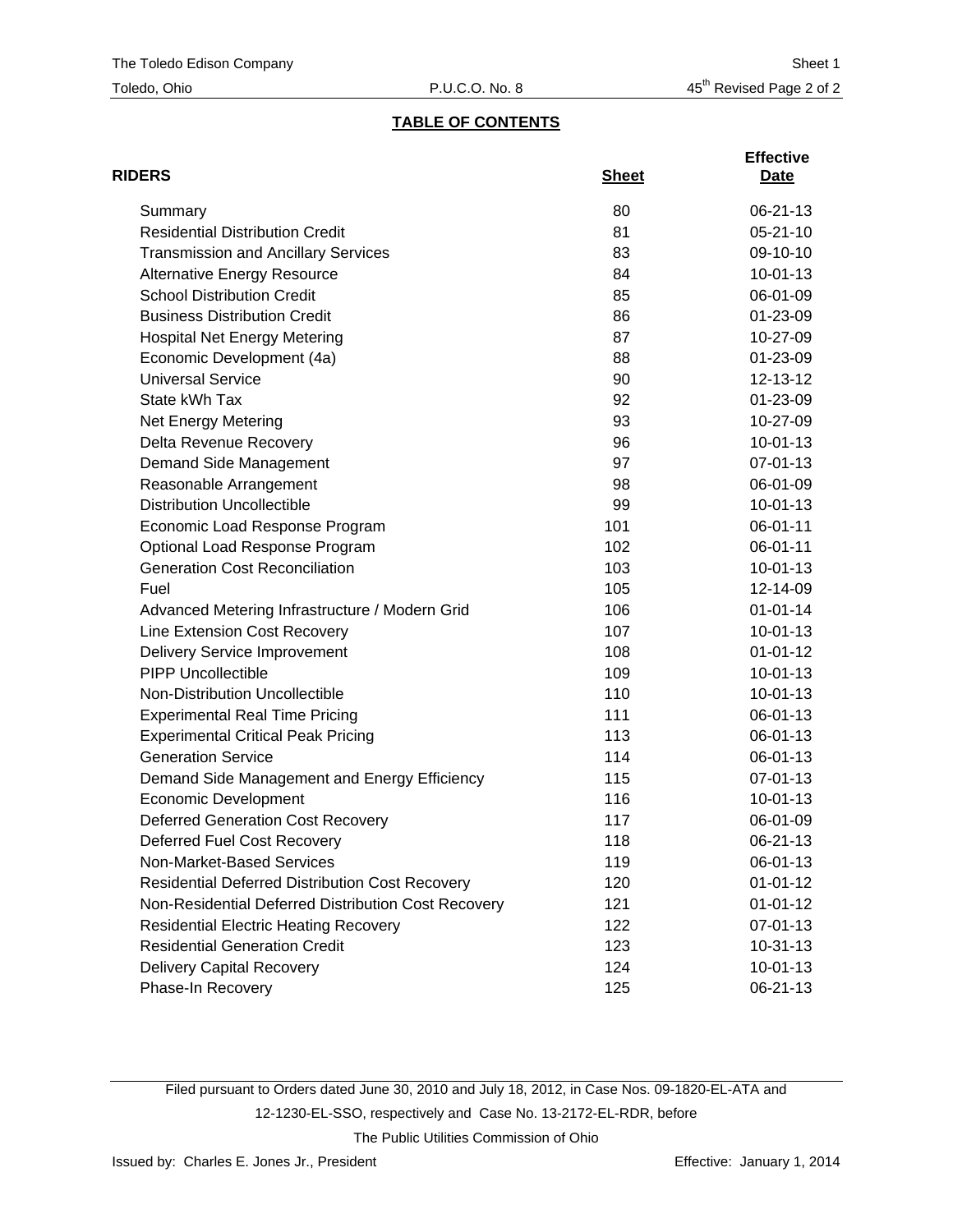#### **RIDER AMI Advanced Metering Infrastructure / Modern Grid Rider**

#### **APPLICABILITY:**

Applicable to any customer who receives electric service under the Company's rate schedules, with the exception of General Service - Transmission (Rate "GT"). This Advanced Metering Infrastructure / Modern Grid Rider charge is a fixed monthly charge and will be effective for service rendered beginning January 1, 2014. This Rider is not avoidable for customers during the period the customer takes electric generation service from a certified supplier.

#### **CHARGE \*:**

| <b>RS</b>               | \$0.179  |
|-------------------------|----------|
| GS                      | \$0.901  |
| <b>GP</b>               | \$12.994 |
| GSU                     | \$14.257 |
| STL (per lighting unit) | \$0.040  |
| <b>TRF</b>              | \$0.160  |
| POL                     | \$0.236  |

\* The charges listed above, except those for rate schedule STL, will be applied per customer, per month. Any customer who receives electric service under rate schedule STL will have the above charge applied per lighting unit, per month.

### **RIDER UPDATES:**

The charges contained in this Rider shall be updated and reconciled on a quarterly basis. No later than December 1st, March 1st, June 1st and September 1st of each year, the Company shall file with the PUCO a request for approval of the Rider charges which, unless otherwise ordered by the PUCO, shall become effective on a service rendered basis on January 1st, April 1st, July 1st and October 1st of each year.

The Public Utilities Commission of Ohio